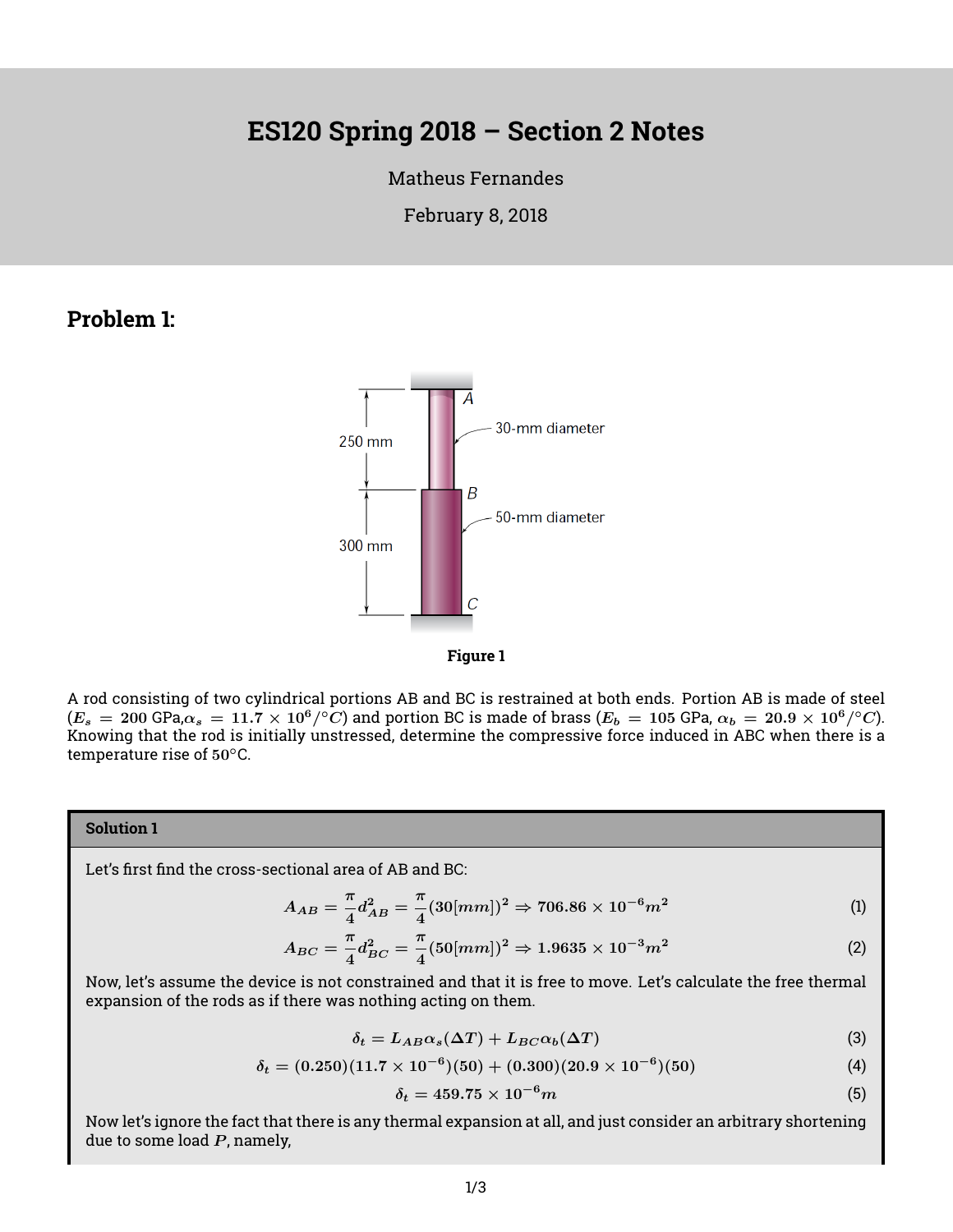$$
\delta_P = \frac{PL}{E_s A_{AB}} + \frac{PL}{E_b A_{BC}}
$$
  
= 
$$
\frac{0.250P}{(200 \times 10^9)(706.86 \times 10^{-6})} + \frac{0.300P}{(105 \times 10^9)(1.9635 \times 10^{-3})}
$$
  
= 3.2235 × 10<sup>-9</sup>P (6)

Now we know that the net deflection of both the thermal expansion and this arbitrary force must be zero. Thus the deflection due to the thermal expansion must be transferred as elastic potential energy into the constrained device. In other words...

$$
\delta_T = \delta_P \tag{7}
$$

Thus equating both of the things we found above we get a closed form solution for P, namely

$$
3.2235 \times 10^{-9} P = 459.75 \times 10^{-6}
$$
 (8)

$$
P = 142.62 \times 10^{-3} N = 142.62 kN
$$
\n(9)

## **Problem 2:**





Assuming a triangle is drawn in a block of material which material properties are given by  $E = 100$  GPa and  $\nu = 100MPa$ , determine the length of the hypotenuse of the triangle (c) in the block's deformed state.

#### **Solution 2**

For this, we analyze what is known as Hooke's law in the field of linear elasticity. The Hooke's law equations provide you with an insightful relationship between stress and strain and how the couple in different directions. The Hooke's law equations are given as

<span id="page-1-0"></span>
$$
\epsilon_x = \frac{1}{E} (\sigma_x - \nu \sigma_y - \nu \sigma_z)
$$
 (10)